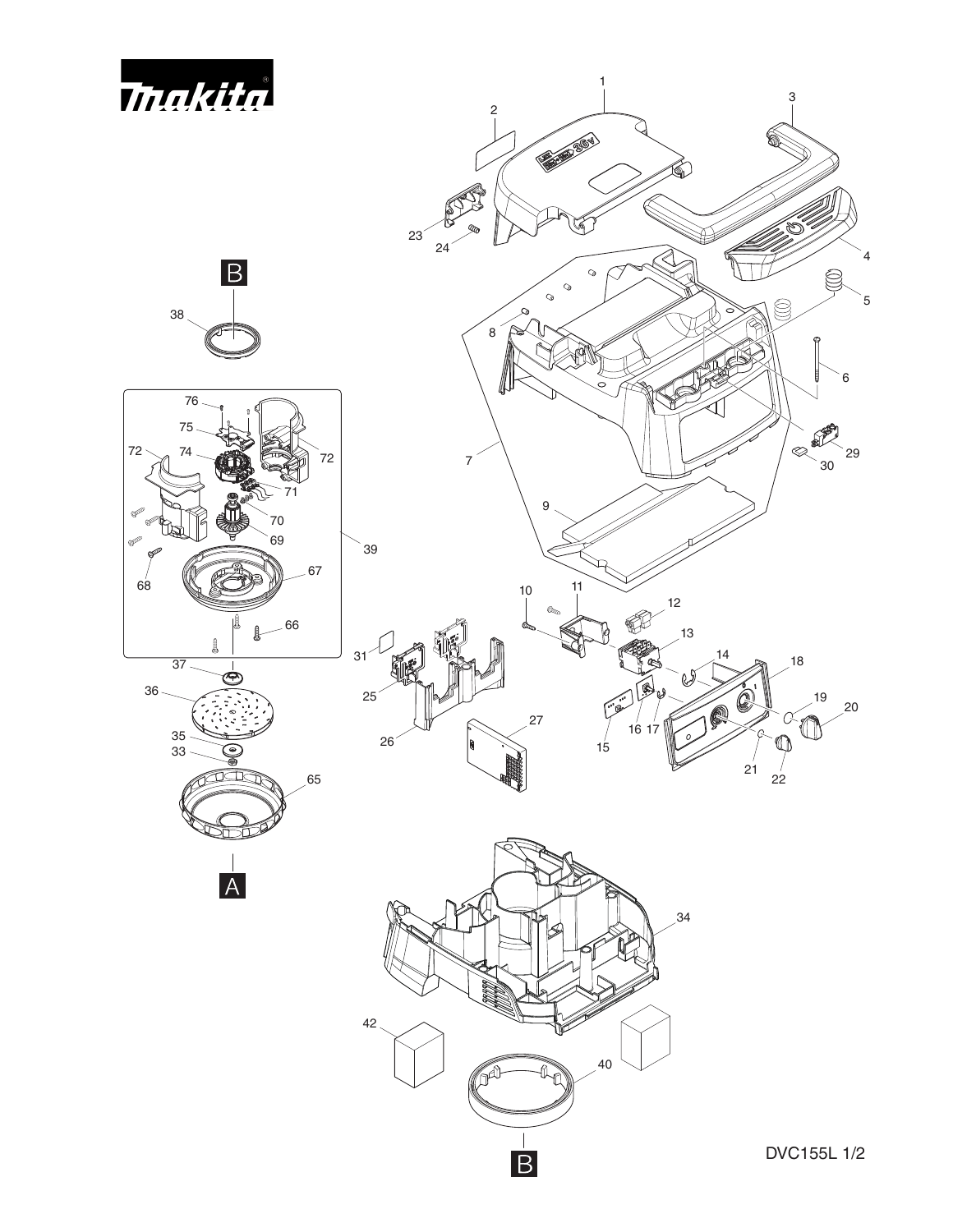

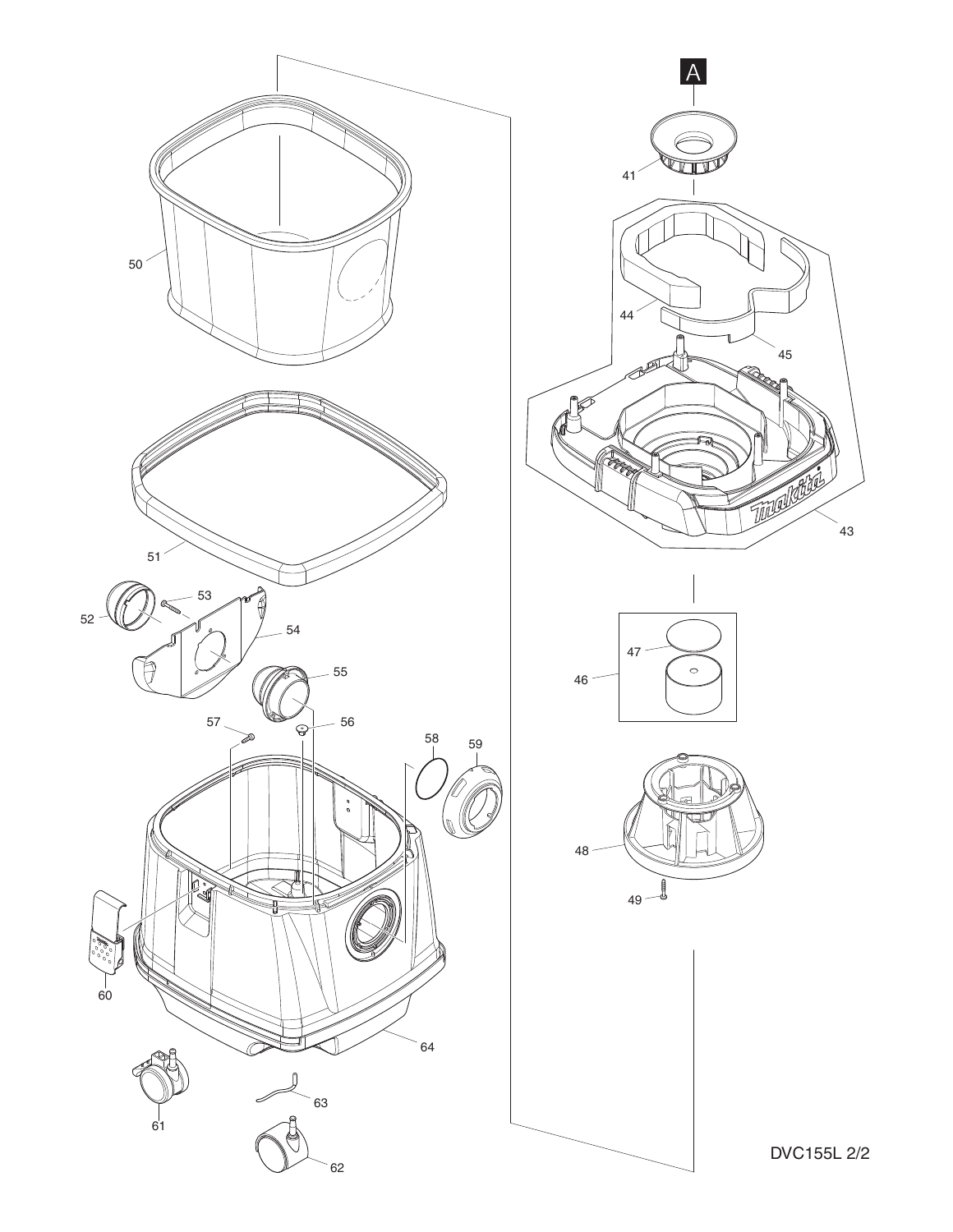| Item No. | <b>Type</b> | Sub  | Part No. | <b>Description</b>           | Qty            | Unit              |
|----------|-------------|------|----------|------------------------------|----------------|-------------------|
| 001      |             |      | 143174-5 | BATTERY COVER COM.           | $\mathbf{1}$   | $\overline{PC}$ . |
|          |             | INC. | 891977-8 | <b>CAUTION LABEL</b>         | 1              | PC.               |
| 002      |             |      | 857B71-8 | DVC155L NAME PLATE           | 1              | PC.               |
| 003      |             |      | 455734-4 | <b>GRIP</b>                  | 1              | PC.               |
| 004      |             |      | 459262-1 | <b>SWITCH BUTTON</b>         | 1              | PC.               |
| 005      |             |      | 234273-5 | <b>COMPRESSION SPRING 20</b> | $\overline{2}$ | PC.               |
| 006      |             |      | 266340-8 | <b>TAPPING SCREW 4X65</b>    | 6              | PC.               |
| 007      |             |      | 144409-7 | <b>COWLING COMPLETE</b>      | $\mathbf{1}$   | PC.               |
|          |             | INC. |          | Item No. 8,9                 |                |                   |
| 008      |             |      | 263005-3 | <b>RUBBER PIN 6</b>          | 4              | PC.               |
| 009      |             |      | 424688-6 | <b>TOP DAMPER</b>            | $\mathbf{1}$   | PC.               |
| 010      |             |      | 266326-2 | <b>TAPPING SCREW 4X18</b>    | $\overline{c}$ | PC.               |
| 011      |             |      | 451343-7 | <b>SWITCH HOLDER</b>         | $\mathbf{1}$   | PC.               |
| 012      |             |      | 686023-8 | RECEPTACLE SLEEVE            | 4              | PC.               |
| 013      |             |      | 650622-2 | <b>SWITCH</b>                | $\mathbf{1}$   | PC.               |
| 014      |             |      | 961062-2 | STOP RING E-12               | $\mathbf{1}$   | PC.               |
| 015      |             |      | 620649-6 | <b>LED CIRCUIT</b>           | 1              | PC.               |
| 016      |             |      | 631922-9 | <b>SUB CONTROLLER</b>        | 1              | PC.               |
| 017      |             |      | 961013-5 | STOP RING E-7                | 1              | PC.               |
| 018      |             |      | 144479-6 | SWITCH BASE COMPLETE         | 1              | PC.               |
|          |             | INC. | 812D41-6 | <b>INDICATION LABEL</b>      | 1              | PC.               |
| 019      |             |      | 213176-6 | O RING 14                    | 1              | PC.               |
| 020      |             |      | 455733-6 | <b>SWITCH LEVER</b>          | 1              | PC.               |
|          |             |      |          |                              | 1              | PC.               |
| 021      |             |      | 213054-0 | O RING 9                     |                |                   |
| 022      |             |      | 451344-5 | <b>SWITCH DIAL</b>           | 1              | PC.               |
| 023      |             |      | 455728-9 | <b>BATTERY COVER HOOK</b>    | $\mathbf{1}$   | PC.               |
| 024      |             |      | 231240-1 | <b>COMPRESSION SPRING 7</b>  | $\mathbf{1}$   | PC.               |
| 025      |             |      | 644808-8 | <b>TERMINAL</b>              | $\overline{c}$ | PC.               |
| 026      |             |      | 455729-7 | <b>TERMINAL BASE</b>         | $\mathbf{1}$   | PC.               |
| 027      |             |      | 620639-9 | <b>CONTROLLER</b>            | $\mathbf{1}$   | PC.               |
| 029      |             |      | 651910-0 | SWITCH D2VW-01-3HS           | $\mathbf{1}$   | PC.               |
| 030      |             |      | 686039-3 | RECEPTACLE SLEEVE            | $\mathbf{1}$   | PC.               |
| 031      |             |      | 857B79-2 | DVC155L SERIAL NO. LABEL     | $\mathbf{1}$   | PC.               |
| 033      |             |      | 252268-6 | HEX. NUT M6                  | $\mathbf{1}$   | PC.               |
| 034      |             |      | 412581-6 | <b>SEPARATOR</b>             | 1              | PC.               |
| 035      |             |      | 253752-4 | <b>FLAT WASHER 8</b>         | 1              | PC.               |
| 036      |             |      | 240178-9 | <b>FAN 104</b>               | 1              | PC.               |
| 037      |             |      | 313062-2 | <b>FLANGE</b>                | 1              | PC.               |
| 038      |             |      | 424685-2 | <b>RUBBER RING 60</b>        | 1              | PC.               |
| 039      |             |      | 127602-8 | <b>MOTOR ASSEMBLY</b>        | 1              | PC.               |
|          |             | INC. |          | Item No. 66-76               |                |                   |
| 040      |             |      | 424686-0 | RUBBER RING 120              | 1              | PC.               |
| 041      |             |      | 422590-7 | <b>SUPPORT RING</b>          | 1              | PC.               |
| 042      |             |      | 424690-9 | REAR BLOCK FILTER            | $\overline{c}$ | PC.               |
| 043      |             |      | 143175-3 | <b>TANK COVER COMPLETE</b>   | 1              | PC.               |
|          |             | INC. |          | Item No. 44,45               |                |                   |
| 044      |             |      | 424691-7 | <b>BAND DAMPER</b>           | 1              | PC.               |
| 045      |             |      | 424689-4 | <b>FRONT DAMPER</b>          | 1              | PC.               |
| 046      |             |      | 158166-1 | FLOAT COMPLETE               | 1              | PC.               |
|          |             | INC. |          | Item No. 47                  |                |                   |
| 047      |             |      | 423365-7 | SPONGE SEAL 70               | 1              | PC.               |
| 048      |             |      | 419725-9 | <b>FLOAT CAGE</b>            | 1              | PC.               |
| 049      |             |      | 266374-1 | TAPPING SCREW 4X25           | 3              | PC.               |
| 050      |             |      | 140248-3 | <b>CLOTH FILTER COMPLETE</b> | 1              | PC.               |
| 051      |             |      | 422148-2 | <b>BUMPER</b>                | 1              | PC.               |
| 052      |             |      | 424382-0 | RUBBER HOLDER                | 1              | PC.               |